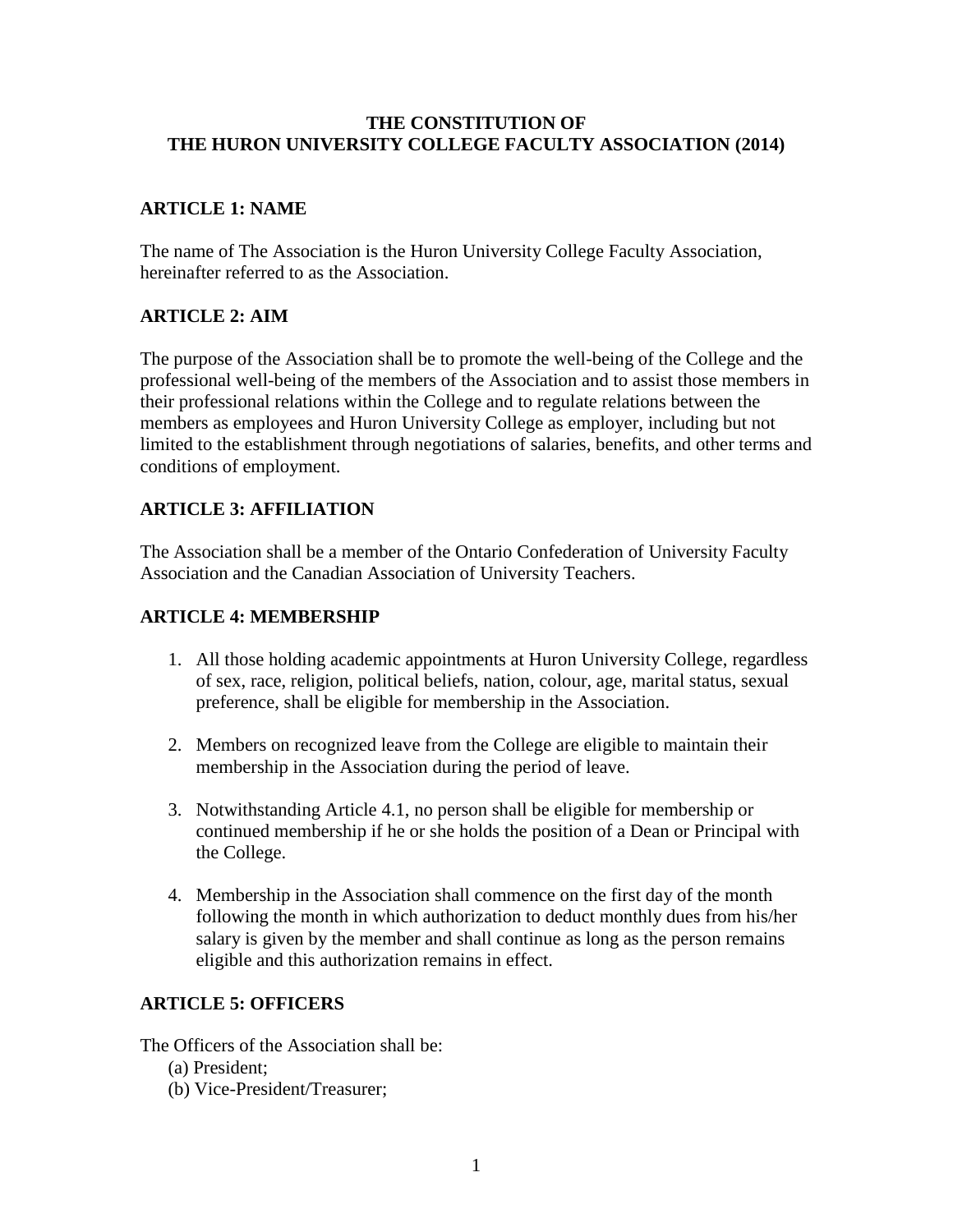(c) Secretary

## **ARTICLE 6: MEETINGS**

1. There shall be an Annual General Meeting of the Association in May.

2. Meetings shall be called at least twice during the academic year; at least one meeting shall be in the Fall Term.

3. Meetings may be called at any time: (a) as directed by the Annual General Meeting; (b) at the written request of any five members; or (c) as deemed advisable by the President, Vice-President/Treasurer and Secretary.

4. Matters of Association policy shall be decided by a simple majority of the members of the Association present and voting at a General Meeting, or by a simple majority of those voting by a ballot.

5. Any matter may be decided by a ballot. Decisions made by a ballot shall take precedence over decisions made at a General Meeting. A ballot shall be held as a result of a majority decision of those present and voting at a General Meeting or a petition signed by ten members of the Association.

6. For the Annual General Meeting or any General Meeting written notice including an agenda shall be given at least one week in advance.

7. An emergency meeting may be called without the requisite seven days notice when matters arise which in the opinion of the President, Vice President/Treasurer and Secretary requires urgent consideration. In such cases all members must be notified and an agenda provided.

# **ARTICLE 7: QUORUM**

A quorum for all meetings of the Association shall be thirty percent of the following sum: the number of members of the Association actively teaching at Huron University College at the time of the meeting plus the number of any other members of the Association who may be present at the meeting.

### **ARTICLE 8: FEES**

The annual fees for membership in the ensuing year shall be proposed by the President, Vice-President/Treasurer and Secretary for approval by the membership no later than the Annual General Meeting of the current year. Fees are due and payable in equal monthly installments and each member shall authorize deduction of the monthly installment from his/her salary.